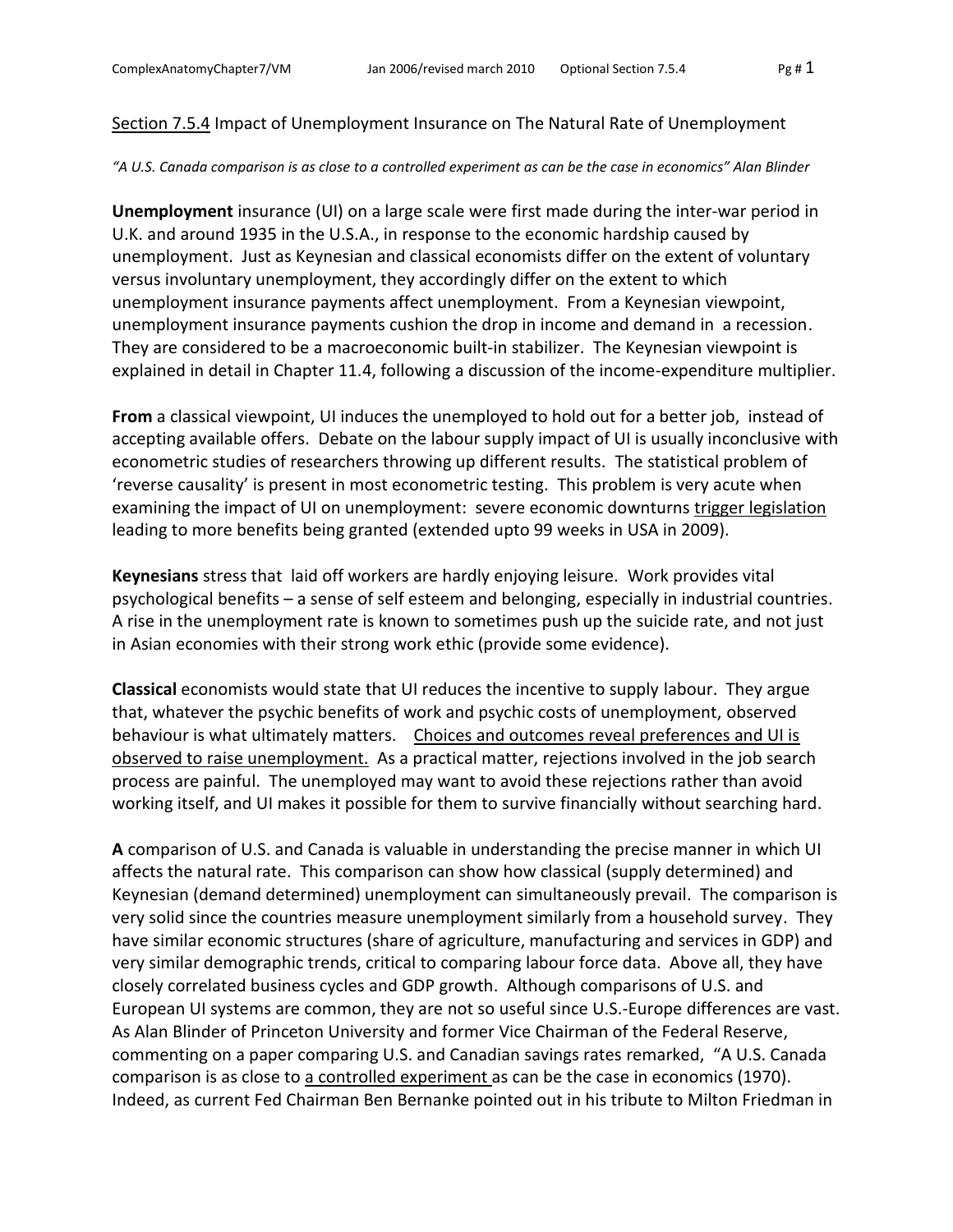2002, some powerful conclusions of *A Monetary History of the United States* (by Friedman and Anna Schwartz) were based on comparing features of U.S. and Canadian banking systems.

**Canada's** more generous UI system is generally considered to be responsible for its higher unemployment than the USA. But the evidence is not so direct and unequivocally classical. The scatter diagram shows the puzzling gap in Canadian U.S. unemployment rates only after 1981. Two distinguished Princeton University labour economists, Orley Ashenfelter and David Card in 1986 posed this as a puzzle: Canada has provided more generous UI benefits than the USA going back to the 1950s. But they had very similar unemployment rates until the 1970s, as the 45 degree line shows, and so UI could not be the main reason for the gap.

Further, the classical view could not explain why in Canada, just after the generous UI Act of 1971 was introduced, its unemployment did not rise. Indeed, the unemployment gap between the two countries emerged only in 1981, after Canada tightened its UI laws in the late 1970s. How come? Ashenfelter and Card examined various data pertaining to this puzzle , and conducted a detailed econometric investigation, that controlled for demand factors via GDP growth. They could not find any explanation and concluded that UI was not to blame.



## US and Canadian unemployment rates, 1954-1984

Source: Pg S172, New Series Vol. 53 Supplement: Unemployment S171-S195. Why have Unemployment rates in the Canada and U.S. Diverged?" Economica, 1986

**Resolving** this puzzle, which my paper does, requires breaking unemployment into its different subgroups: for some groups demand conditions matter more, while for others UI easily induces unemployment. To begin with an Unemployment Insurance system comprises different aspects and features that need to be first categorized. I have listed five features below: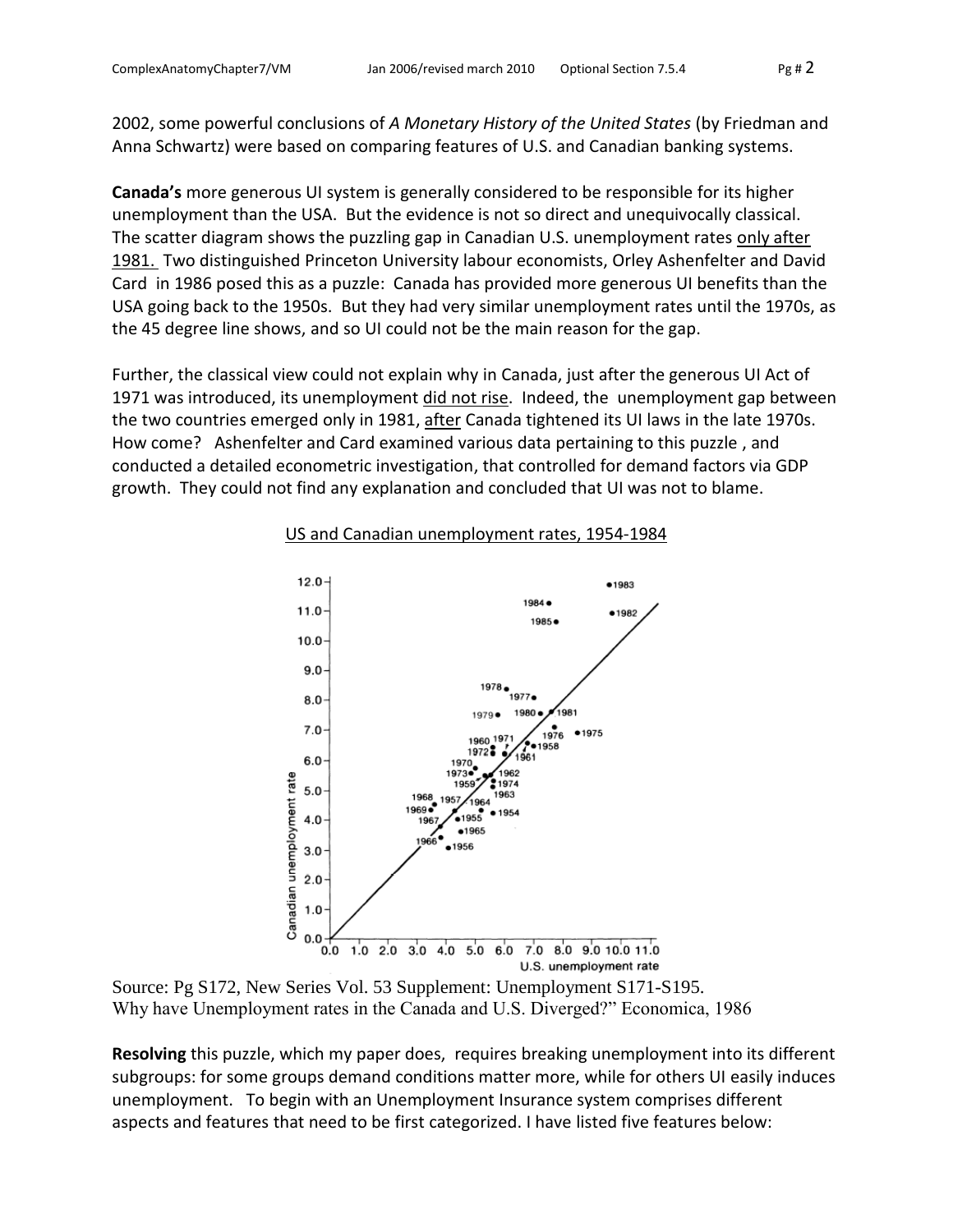(a) The replacement rate – ratio of benefits to wages, as in pension payments.

(b) The duration of benefits (Typically 26 weeks in USA of regular benefits, provided by States).

(c) Qualifying or vesting period, as in pensions, based on years of work.

(d) Coverage - percentage of labour force who come under UI schemes (unorganized sector workers such as illegal migrant workers in USA are not covered).

(e) Eligibility criteria – when the unemployed are broken down by reason for unemployment, whether unemployed other than job losers get benefits.

**Most** studies typically focus on (a) while my analysis focused on the neglected criteria (e). Canada was always more generous than the USA, judged by duration of benefits, vesting period and the effective replacement rate. But in 1971, it greatly liberalized its UI scheme to provide benefits to, "all Canadians experiencing temporary earnings interruptions" (official wording). **In** effect, Canada started giving benefits to unemployed other than job losers i.e. job leavers and reentrants to the labour force i.e. criteria (e) listed above. The broadest indicator at a macro level, of the generosity of UI, the ratio of UI payments to wage and salary income, which was higher for Canada to begin with, jumped from about 2% to 4% in 1972 (see Chart below).



**The** differential effect of this policy on unemployment rates of the two main demographic subgroups (male and female) in Canada can be seen in the Table below:

|      | Total U Rate | Male Rate | Female Rate |  |
|------|--------------|-----------|-------------|--|
| 1971 | 6.2          | 4.3       | 5.0         |  |
| 1972 | 6.2          | 4.1       | 5.7         |  |
| 1979 | 7.4          | 4.5       | 7.0         |  |
| 1980 | 7.5          | 4.8       | 6.5         |  |